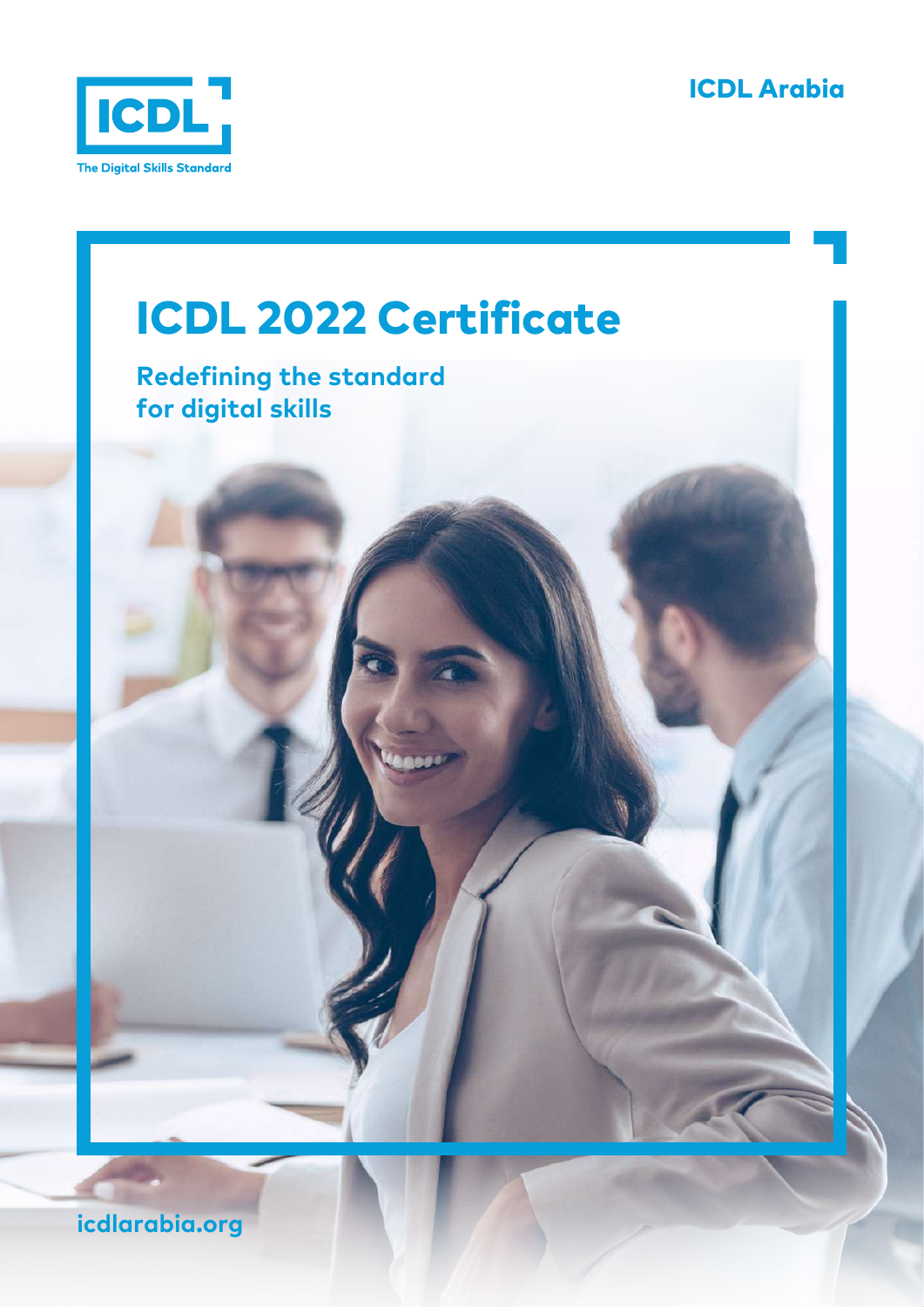## ICDL 2022 Certificate



With today's rapidly changing technological landscape it is vital that all members of society have the digital skills required to stay abreast of the latest technologies, platforms, and applications as well as a good understanding of the emerging technologies that are changing the way in which we live and work.

The ICDL 2022 Certificate redefines the standard for digital skills. This new certification updates the previous seven module certification by integrating new content, ensuring that candidates have the latest digital skills necessary for any current or future scenarios.

ICDL 2022 is designed to build the digital skills of the modern workplace and will help employees and candidates demonstrate their effective use of technology with skills and knowledge needed to:

- 1. Use a computer and operate online effectively
- 2. Use workplace applications effectively
- 3. Create complex documents that are attractive and easy to read
- 4. Organise and analyse data using spreadsheet software
- 5. Communicate information using presentation software
- 6. Work effectively in an online team using a range of collaborative tools and platforms
- 7. Protect data and information on computers, devices, and networks
- 8. Consider the potential of emerging technologies and have informed conversations with IT specialists

The syllabus content for all modules is supported by high-quality elearning materials that establishes core concepts, gives practical examples of implementation, and provides opportunities for reflection. Together with a certification test for each module, this learning can provide an excellent opportunity to develop relevant competences for future career development, or to contribute to continuous professional development.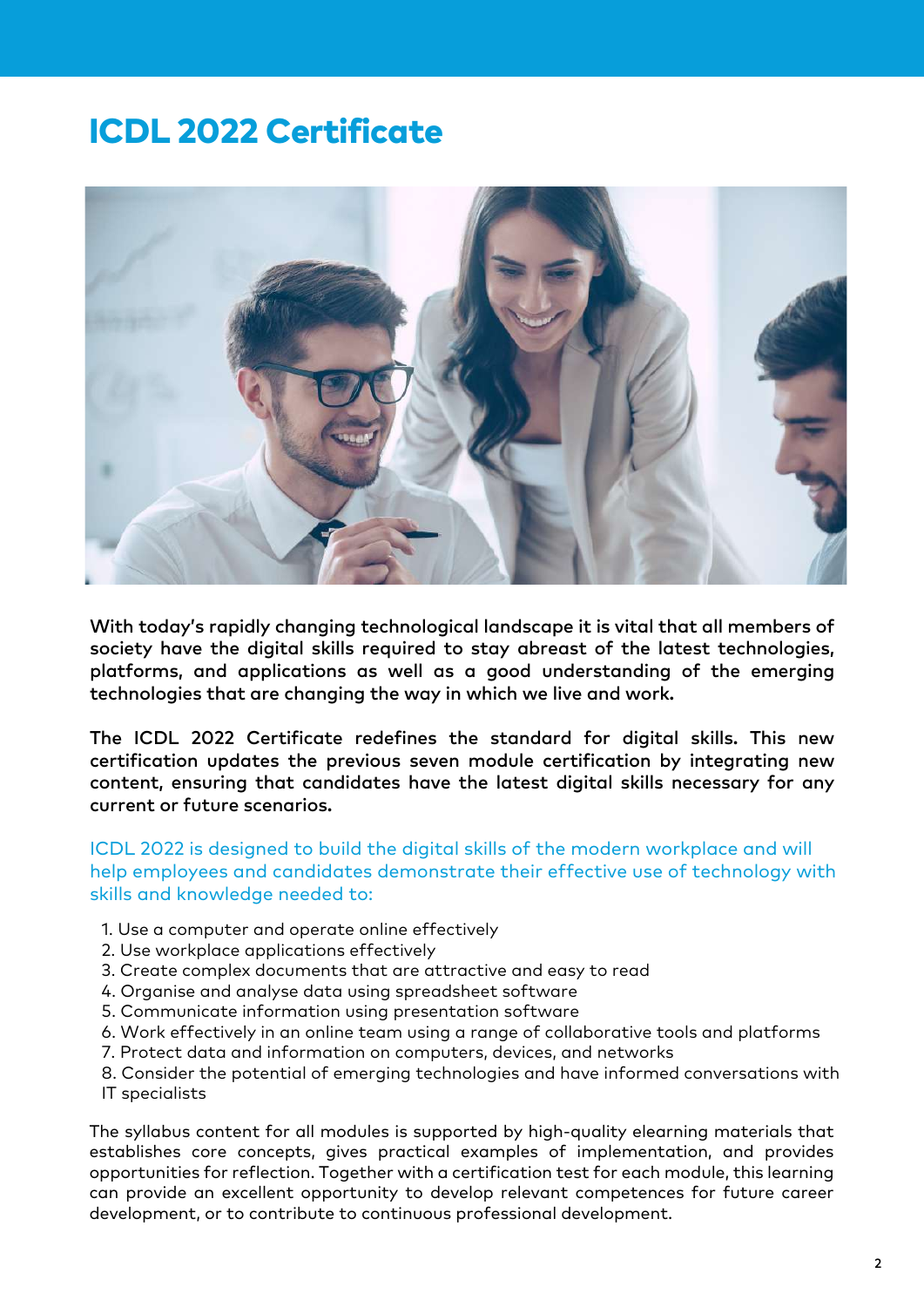## ICDL 2022 Certificate Includes:



**Interactive eLearning**

**Progress assessments** **Seven Tests**

**International Certificate**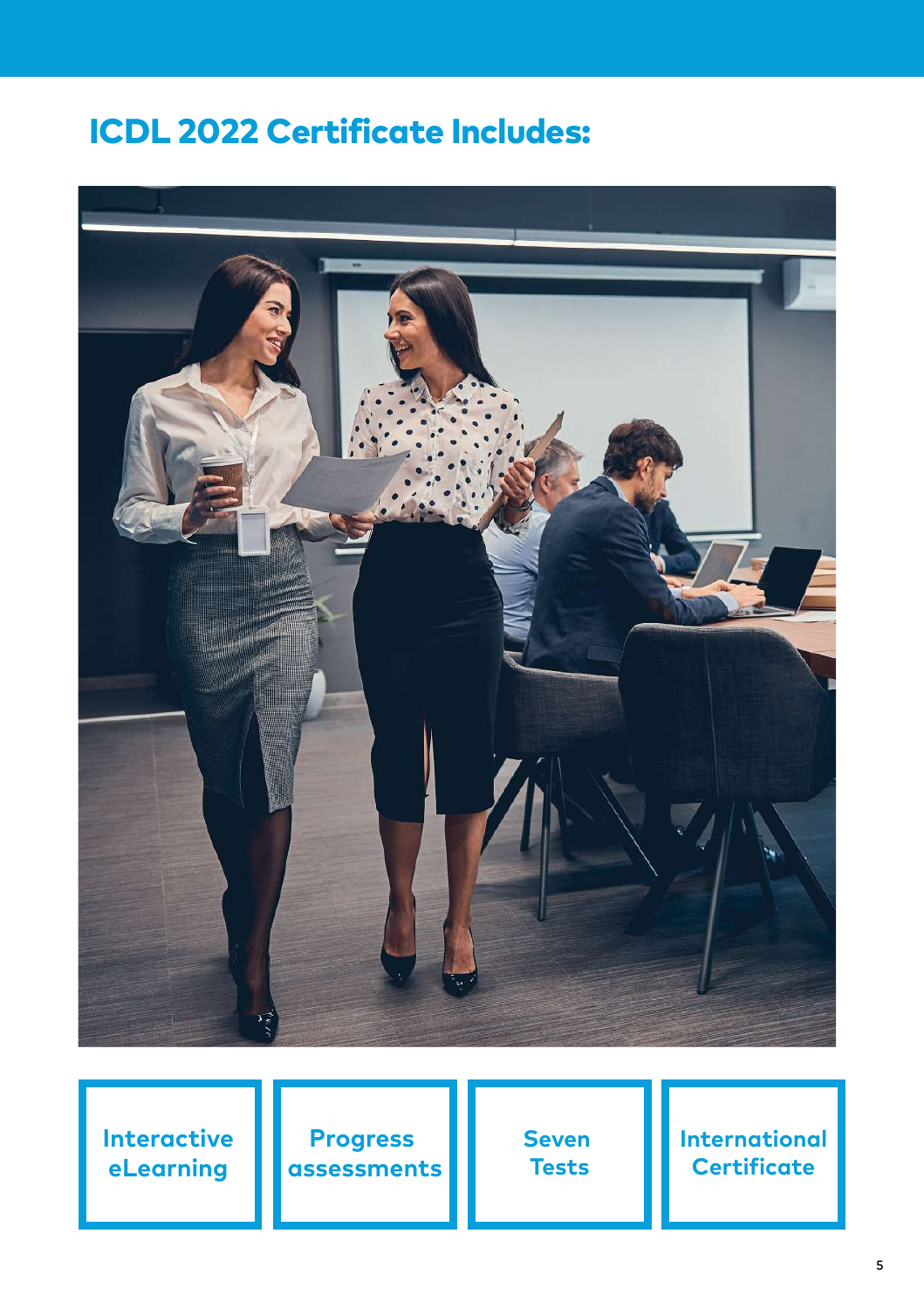## ICDL 2022 Certificate Modules

#### Online Teamwork



Effective online teamwork requires a group of people to work together to complete a shared goal. However, effective collaboration can be challenging without the appropriate collaborative tools and platforms or the skills to use them. These technologies make it possible for team members to communicate effectively with each other, plan and manage tasks, and store and share information and expertise, from one secure online location. This module covers the main concepts and skills needed to work effectively in an online team using collaborative tools and platforms. It is suitable for any person who works in a team or is preparing to work in a team that uses collaborative tools to achieve their shared goals.

#### Cyber Security



For individuals and organisations, it is important to be aware of best practice in maintaining a secure network connection, using the internet safely and securely, and managing data and information. This module covers the main concepts around secure information and data, physical security, privacy, and identity theft. As data and information are valuable, having the appropriate knowledge, skills, and awareness to protect them is beneficial in a wide range of job roles. The Cyber Security module helps workers and employers protect these crucial resources.

#### Emerging Technologies 2022



As individuals and employers it is important to be aware of what technologies are likely to have the most impact as well as their underlying concepts and potential, in order to be informed and help organisations make informed choices.

This module provides the conceptual understanding of emerging technologies such as Artificial Intelligence, the Internet of Things (IoT), Big Data and Cloud Computing . It is suitable for managers who are not IT professionals to consider the potential of these technologies and have informed conversations with IT professionals or specialists.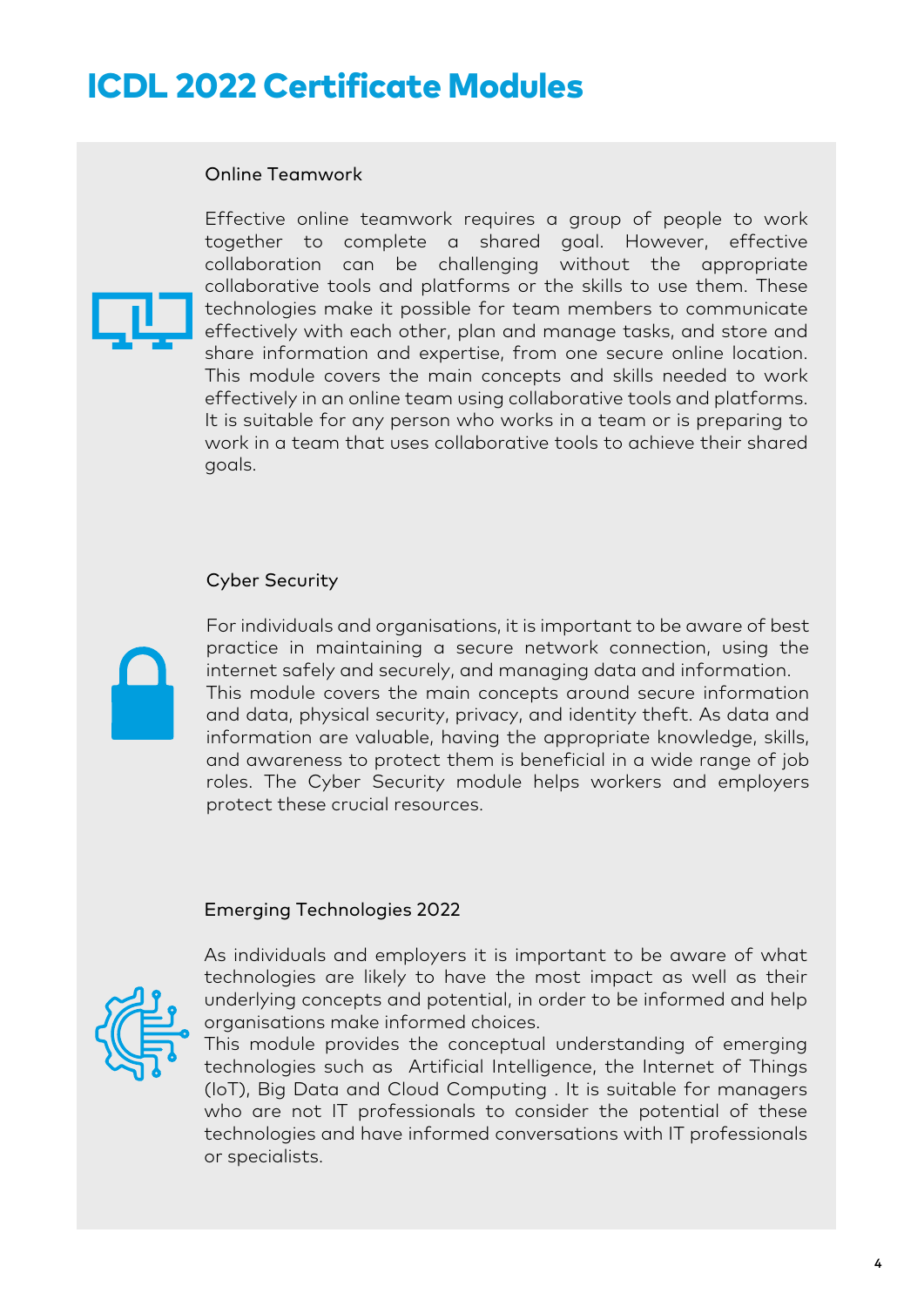## ICDL 2022 Certificate Modules

#### Computer & Online Essentials module



Technology is a key element of every modern job. Working with computers and devices, as well as using online tools and applications effectively are requirements for everyone. This module covers the main concepts and skills needed for using computers and devices, file and application management, networks, online information, online communication, and safety. It is suitable for anyone that uses computers to carry out specific tasks and acts as a foundation for developing further competences in the effective use of technology

#### Documents 6.0

With so many job roles now using essential ICT skills, workers need to demonstrate their ability to use document applications to produce workplace documents effectively. This module covers the main concepts and skills needed for common word processing tasks, such as creating, formatting, and finishing letters and other everyday documents. It is suitable for a wide range of candidates who want to be able to work with documents effectively using a range of word processing applications.

#### Spreadsheets 6.0



Organising and analysing data using a spreadsheet application produces useful insights for all types of organisations. In addition to using standard formulas and functions, this module covers visualisation of data through creating and formatting graphs or charts.This module covers the main concepts and skills needed to use spreadsheets, such as tasks associated with developing, formatting, modifying, and using a spreadsheet. It is suitable for any job role where the analysis of numerical data is an important activity, such as accountants, project managers, sales executives, engineers – and many more.

#### Presentations 6.0



Presentations are a helpful way of communicating information, whether it is to be delivered by a speaker or used as a reference or guide. Being able to present information so that it can be clearly understood is a valuable skill in the workplace.

This module covers the main concepts and skills needed to work with presentation software to create and use presentations. It is suitable for a wide range of candidates in any type of job role that involves communicating with different audiences for different